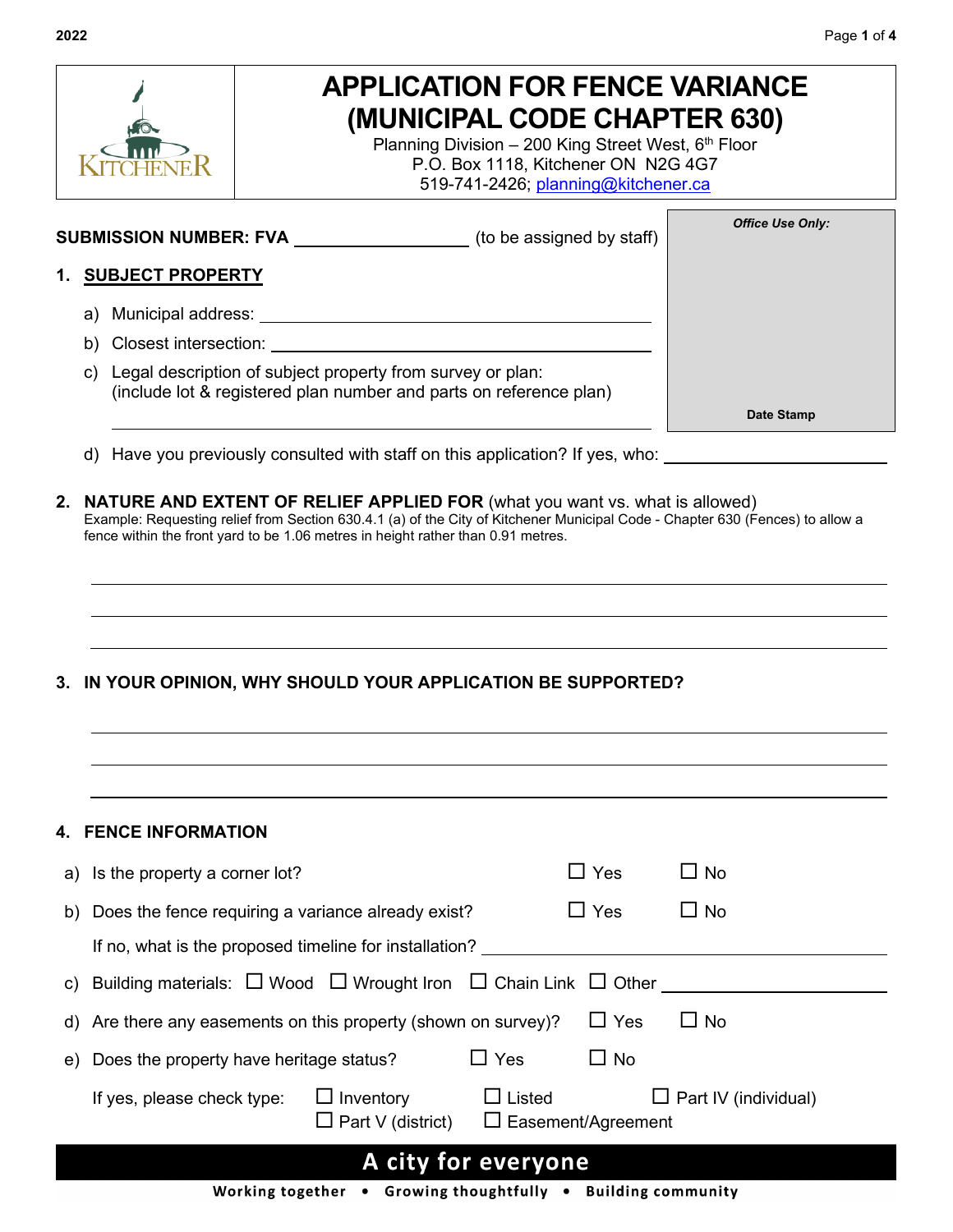#### **5. SUBMISSION REQUIREMENTS**

### **It is recommended to consult with staff prior to submitting your application to identify any possible issues or further information required, therefore avoiding unnecessary delays during processing.**

Complete applications shall be submitted by email to planning applications  $@$ kitchener.ca (maximum 10 MB). **Original, signed application form and cheque** (payable to the City of Kitchener) should be sent to City Hall - Planning Division, to the attention of the Manager of Development Review, by mail or courier as soon as possible following the digital submission.

- $\Box$  Application form (completed and signed)
- $\Box$  Copy of survey or a detailed drawing, including all information as noted below
- Application fee **\$612.00** (please include a scanned copy of cheque with the digital submission)

#### **6. PLANS**

#### **It is very important to be as accurate as possible.**

- All measurements must be shown *in metric and to scale*.
- $\Box$  Boundaries and accurate dimensions of the subject land.
- $\Box$  Size, location and type of all existing and proposed buildings, structures or additions on the subject land, measured from the front, rear and side lot lines.
- $\Box$  Location, width and name of any roads within or abutting the subject land, including all driveways and parking spaces.
- $\Box$  Identify location, setback and height of fence.
- $\Box$  Identify any natural features on the subject land (trees, streams, etc.).

#### **7. APPICATION PROCESS**

- Complete and submit application form with the applicable fee to the City of Kitchener Planning Division
- All abutting property owners will receive written notice of the request and be given the opportunity to express comments
- For street flanking fences on corner lots, all property owners within a 30 metre radius will receive written notice of the request and be given the opportunity to express comments
- If there are no objections, the process would take approximately 3 weeks to complete
- Approval may be subject to conditions, which must be fulfilled in order to finalize
- If there are objections from the community, staff would attempt to address the concerns or seek a compromise with the applicant
- If the concerns cannot be resolved, or if staff do not support the requested variance, community members or the applicant would have the opportunity to appeal the staff decision before City Council

#### **8. REGISTERED OWNER(S)**

|                                                  | Phone:               |
|--------------------------------------------------|----------------------|
| Company (if applicable): Company (if applicable) | Extension: Extension |
| <b>Street Address:</b>                           | Email:               |
| City/Province:                                   | Postal Code:         |
|                                                  |                      |

## A city for everyone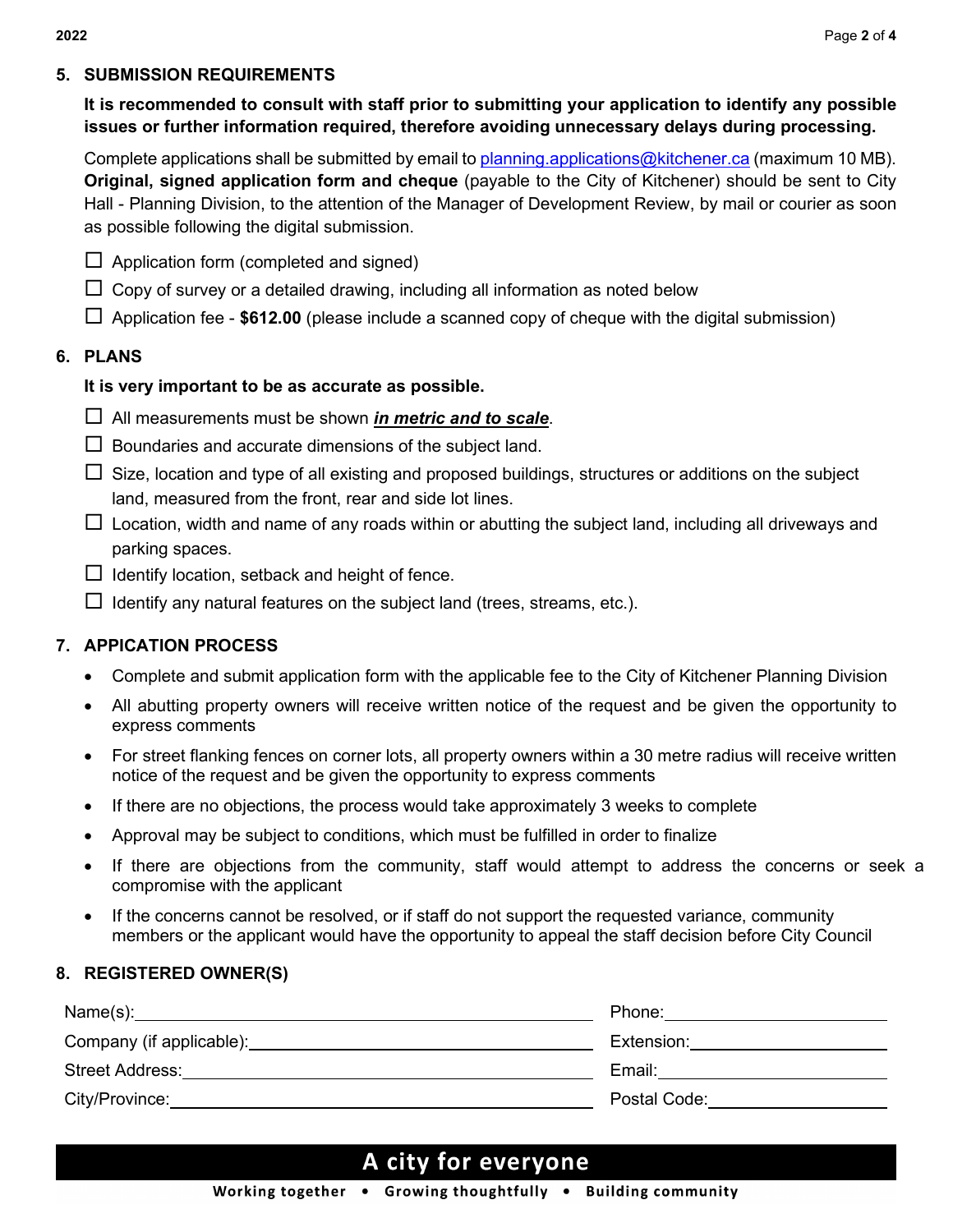### **9. APPLICANT** (if different from registered owner)

|                                                                                                                                                                                                                                                                                                                                                                                                                                                                                                                                                                                                                                                                                                                                                                                                                                                     | Extension: ________________________                                                                  |
|-----------------------------------------------------------------------------------------------------------------------------------------------------------------------------------------------------------------------------------------------------------------------------------------------------------------------------------------------------------------------------------------------------------------------------------------------------------------------------------------------------------------------------------------------------------------------------------------------------------------------------------------------------------------------------------------------------------------------------------------------------------------------------------------------------------------------------------------------------|------------------------------------------------------------------------------------------------------|
|                                                                                                                                                                                                                                                                                                                                                                                                                                                                                                                                                                                                                                                                                                                                                                                                                                                     | Email: 2008. [2010] [2010] [2010] [2010] [2010] [2010] [2010] [2010] [2010] [2010] [2010] [2010] [20 |
|                                                                                                                                                                                                                                                                                                                                                                                                                                                                                                                                                                                                                                                                                                                                                                                                                                                     |                                                                                                      |
| 10. AUTHORIZED AGENT (if different from registered owner or applicant)                                                                                                                                                                                                                                                                                                                                                                                                                                                                                                                                                                                                                                                                                                                                                                              |                                                                                                      |
| Name: Name: Name: Name: Name: Name: Name: Name: Name: Name: Name: Name: Name: Name: Name: Name: Name: Name: Name: Name: Name: Name: Name: Name: Name: Name: Name: Name: Name: Name: Name: Name: Name: Name: Name: Name: Name:                                                                                                                                                                                                                                                                                                                                                                                                                                                                                                                                                                                                                       | Phone: _____________________________                                                                 |
| Company (if applicable): <u>company</u>                                                                                                                                                                                                                                                                                                                                                                                                                                                                                                                                                                                                                                                                                                                                                                                                             | Extension: _________________________                                                                 |
|                                                                                                                                                                                                                                                                                                                                                                                                                                                                                                                                                                                                                                                                                                                                                                                                                                                     |                                                                                                      |
|                                                                                                                                                                                                                                                                                                                                                                                                                                                                                                                                                                                                                                                                                                                                                                                                                                                     |                                                                                                      |
| <b>AUTHORIZATION</b>                                                                                                                                                                                                                                                                                                                                                                                                                                                                                                                                                                                                                                                                                                                                                                                                                                |                                                                                                      |
| If this application is being made by an applicant/agent that is not the owner of the subject lands, written<br>authorization of the owner is required, as below:                                                                                                                                                                                                                                                                                                                                                                                                                                                                                                                                                                                                                                                                                    |                                                                                                      |
| I, 1. All the land that is the subject of this application, hereby                                                                                                                                                                                                                                                                                                                                                                                                                                                                                                                                                                                                                                                                                                                                                                                  |                                                                                                      |
| authorize ___________________________________ to make this application.                                                                                                                                                                                                                                                                                                                                                                                                                                                                                                                                                                                                                                                                                                                                                                             |                                                                                                      |
|                                                                                                                                                                                                                                                                                                                                                                                                                                                                                                                                                                                                                                                                                                                                                                                                                                                     |                                                                                                      |
| <b>ACKNOWLEDGEMENT</b>                                                                                                                                                                                                                                                                                                                                                                                                                                                                                                                                                                                                                                                                                                                                                                                                                              |                                                                                                      |
| I understand that receipt of this application by the City of Kitchener - Planning Division does not guarantee it to<br>be a 'complete' application. Further review of the application will be undertaken and I may be contacted to<br>provide additional information and/or resolve any discrepancies or issues with the application as submitted.<br>Once the application is deemed to be fully complete, the application fee will be deposited and the application will<br>be processed. Submission of this application constitutes consent for authorized municipal staff to enter upon the<br>subject property for the purpose of conducting site visits, including photographs, which are necessary for the<br>evaluation of this application. Staff recommend contacting Ontario One Call for all of your required locates before<br>you dig. |                                                                                                      |
| Signature of Owner, Applicant or Agent:___________________________________                                                                                                                                                                                                                                                                                                                                                                                                                                                                                                                                                                                                                                                                                                                                                                          | Date: <u>www.community.com</u>                                                                       |
| <b>STATUTORY DECLARATION</b>                                                                                                                                                                                                                                                                                                                                                                                                                                                                                                                                                                                                                                                                                                                                                                                                                        |                                                                                                      |
|                                                                                                                                                                                                                                                                                                                                                                                                                                                                                                                                                                                                                                                                                                                                                                                                                                                     |                                                                                                      |
| a) I am the (please select): $\,\,\square\,$ registered owner<br>$\square$ applicant                                                                                                                                                                                                                                                                                                                                                                                                                                                                                                                                                                                                                                                                                                                                                                | $\Box$ authorized agent                                                                              |
| b) I have personal knowledge of the particulars of this application                                                                                                                                                                                                                                                                                                                                                                                                                                                                                                                                                                                                                                                                                                                                                                                 |                                                                                                      |
| c) All the information and statements given with this application, including drawings and specifications, are true<br>to the best of my knowledge and belief                                                                                                                                                                                                                                                                                                                                                                                                                                                                                                                                                                                                                                                                                        |                                                                                                      |
| d) I acknowledge that submission of this application does not guarantee approval and that no refunds will be<br>issued if the application is withdrawn or refused.                                                                                                                                                                                                                                                                                                                                                                                                                                                                                                                                                                                                                                                                                  |                                                                                                      |
| I have read the above and make this solemn declaration conscientiously, believing it to be true, and acknowledge<br>it is of the same force and effect as if made under oath and by virtue of the Canada Evidence Act.                                                                                                                                                                                                                                                                                                                                                                                                                                                                                                                                                                                                                              |                                                                                                      |
|                                                                                                                                                                                                                                                                                                                                                                                                                                                                                                                                                                                                                                                                                                                                                                                                                                                     | Date: Date:                                                                                          |
|                                                                                                                                                                                                                                                                                                                                                                                                                                                                                                                                                                                                                                                                                                                                                                                                                                                     | A city for everyone                                                                                  |